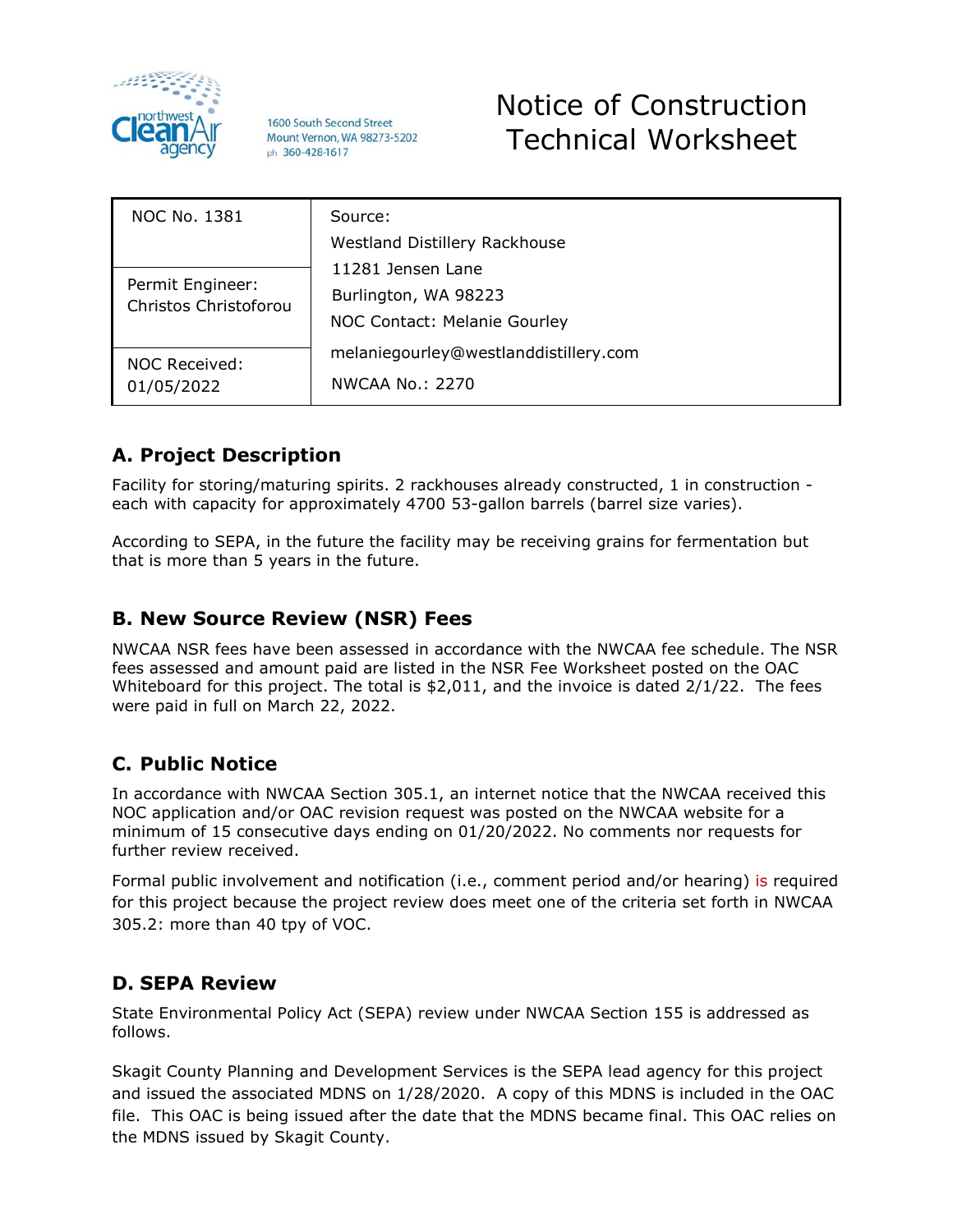#### **GHG Disclosure and Mitigation**

There are no greenhouse gas (GHG) emissions as a result of this project.

### **E. Permit History**

This is the first permit for the facility.

### **F. Basis for New Source Review Applicability**

An emission factor for aging of distilled spirits is found on Table 9.12.3-1 of AP-42: 6.9 lb of ethanol per barrel per year. This factor is confirmed by the applicant, who stated that approximately 1 gallon per year is lost to evaporation from a 53-gallon barrell.

The PTE for the facility based on a maximum capacity of 14,100 barrels is 48.6 tons per year. Since ethanol is a  $VOC<sup>1</sup>$ , the facility is subject to permitting according to NWCAA 300.4(D)(5).

# **G. Criteria Air Pollutant Emissions and Impacts**

The permit will not have any limitation on the number of barrels that may be stored in the warehouse other than the 14,100 barrels that is designed for, so the as-permitted emissions of VOC will be 48.6 tons per year.

Since there is no ambient standard for VOC, no further analysis is carried out.

### **H. Toxic Air Pollutant Emissions and Impacts**

There are no TAP emissions associated with this project. Ethanol, the only pollutant emitted, is not a toxic air pollutant.

# **I. Prevention of Significant Deterioration (PSD) Program**

Emission increases associated with this project were reviewed for Prevention of Significant Deterioration (PSD) Program applicability.

The facility not an existing PSD major source and this project doesn't make the facility a PSD source. Hence, a PSD permit isn't needed.

# **J. Air Operating Permit (AOP) Program**

After consideration of emission increases associated with this project, the Title V Air Operating Permit (AOP) program applicability for the entire source has been reviewed.

<span id="page-1-0"></span> $1$  See definition of VOC in 40 CFR Part 51.100(s)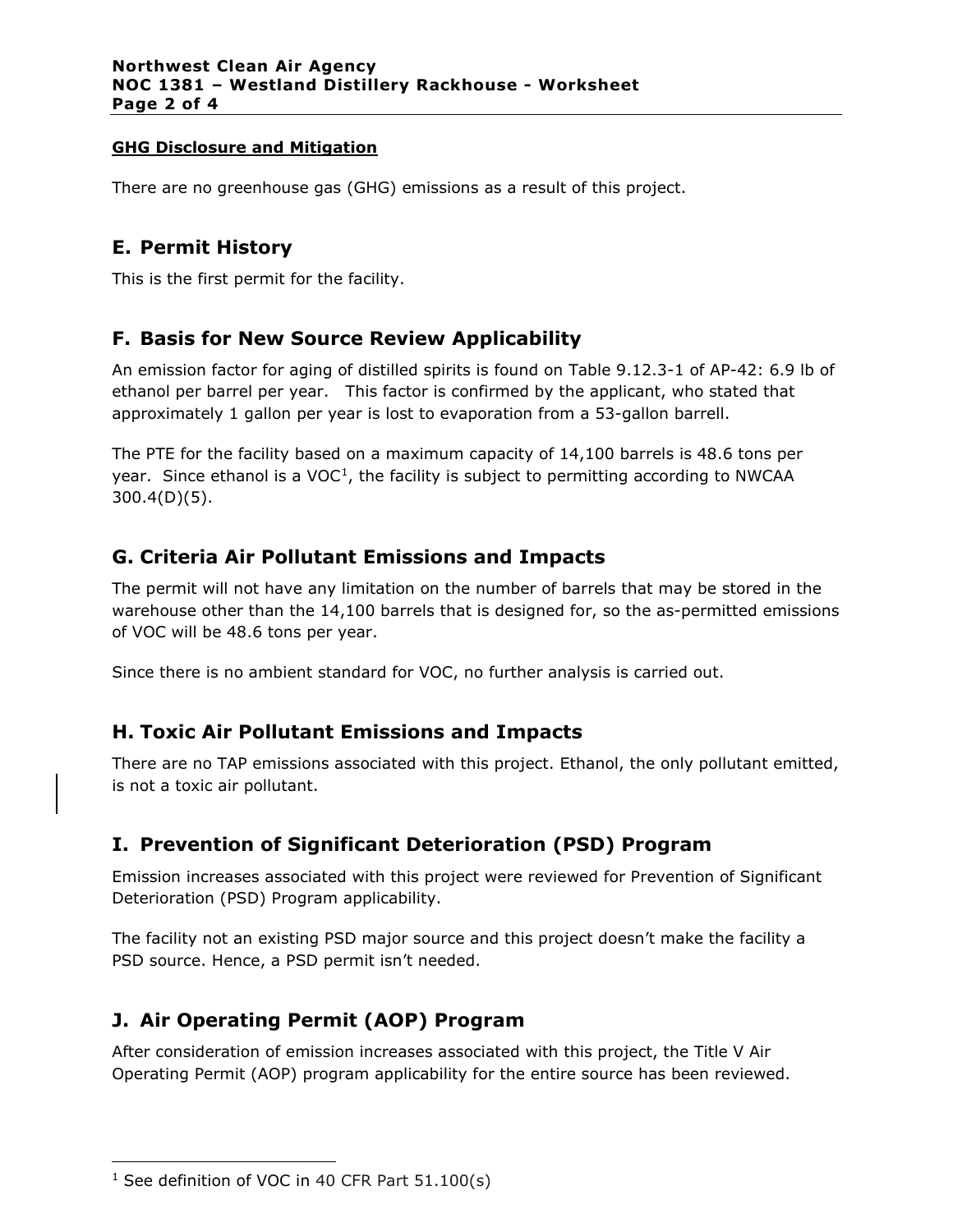#### **Northwest Clean Air Agency NOC 1381 – Westland Distillery Rackhouse - Worksheet Page 3 of 4**

The facility is not a Title V air operating permit source because post project PTE remains below Title V applicability thresholds and criteria. The source is considered a "**natural minor**".

# **K. NWCAA Compliance Database (Stratus)**

The NWCAA Stratus database has been updated to include the emission unit(s) approved by this OAC.

### **L. Confidential Business Information (CBI)**

The NOC application does not contain any information deemed by the applicant to be CBI.

### **M. Applicable/Inapplicable Regulations**

Relevant sections of NWCAA, state and federal regulations as they relate to the approved emission units listed in the OAC.

#### *1. Northwest Clean Air Agency*

NWCAA 530 contains general requirements for nuisance.

NWCCA 535 contains general requirements for odor control.

#### *2. State*

WAC 173-400 contains requirements similar to those listed above.

#### *3. Federal*

None

### **N. Best Available Control Technology (BACT) Technology Review**

I have contacted John Fuss (Department of Environment and Conservation, TN) regarding possible controls for a facility such as this. His response is below.

> *Hello, that is interesting timing as we were just examining a case recently. In EPA region IV, we have received the attached determination from 1994 and have been following the written Division guidance ever since. Maturation warehouses in Tennessee have not been required to install any capture and control configurations to this point. I'm also not aware of any cases in other states to require capture and control at similar sources.*



*John Fuss | Environmental Manager 3 [Division of Air Pollution Control](https://linkprotect.cudasvc.com/url?a=https%3a%2f%2fwww.tn.gov%2fenvironment%2fprogram-areas%2fapc-air-pollution-control-home.html&c=E,1,c_A4SQULFQDAPOm-OMfokDpl-UFz9-R2L9O-ot1NsZ1sYxdyd0ObFCgBFJdLNRb4csTZKpXJ7xyn5W2alRrm6xgbHb5gasRdQfKjN6PExwqlcA,,&typo=1)*

Work practice standards (keep doors of the storeroom closed when not actively delivering or removing barrels of spirits) is deemed to be BACT for this facility.